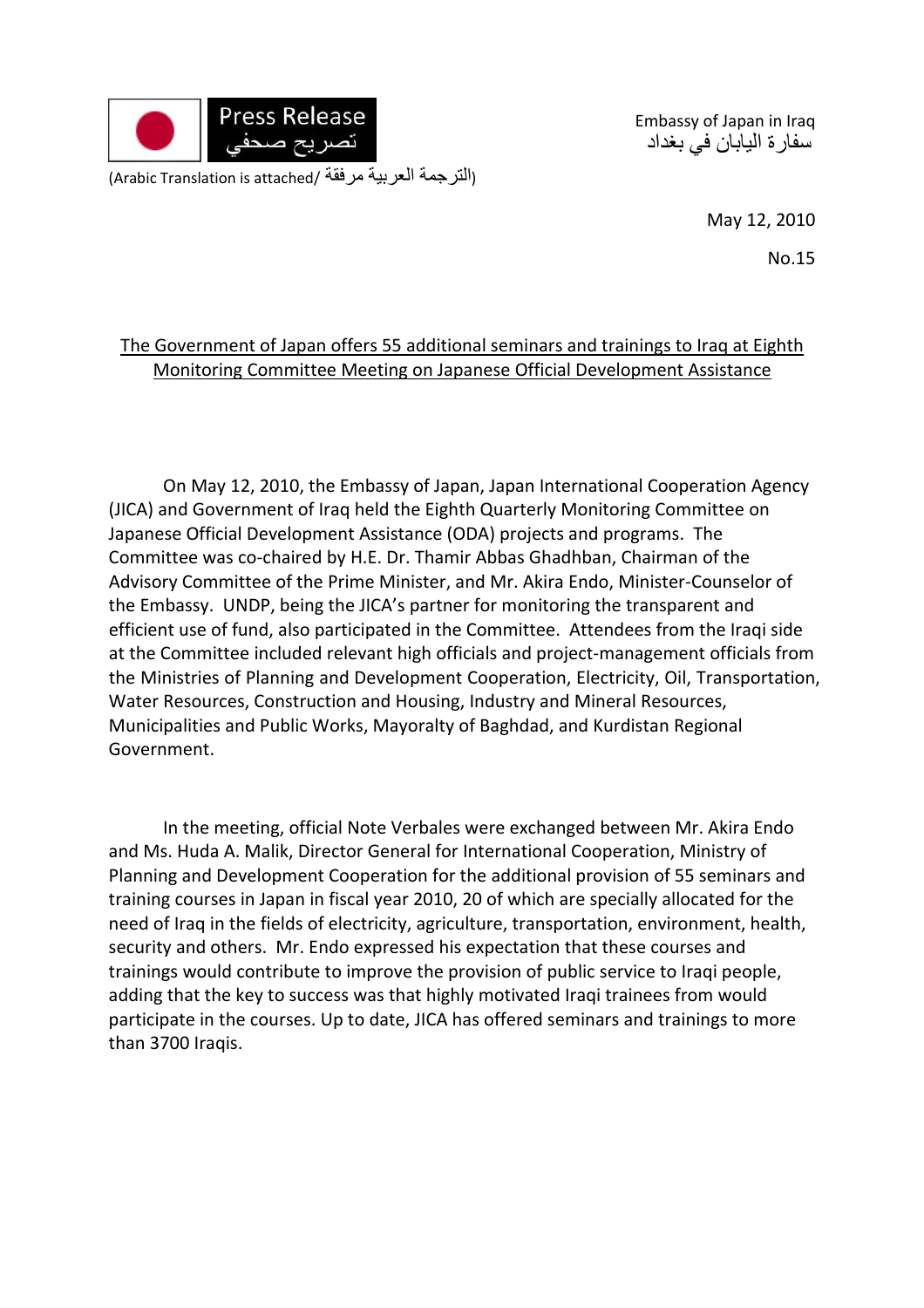

During the Committee, the participants reviewed the progress of 15 projects financed by Japanese ODA Loans worth 3.28 billion dollars. Since JICA and the Government of Iraq signed for the first 8 loans in January 2008, JICA has acknowledged acceleration of progress of the projects by relevant Iraqi ministries' accumulation of skills and experience of transparent and efficient decision making of selection of consultant firms or suppliers. As of today four projects have reached the delivery stage, namely, (1) Port Sector Rehabilitation Project for Umm Qasr, (2) Electricity Sector Reconstruction Project in Kurdistan Region, (3) Electricity Sector Reconstruction Project (Central and Southern Iraq) and (4) Irrigation Sector Loan (Central and Southern Iraq).

Both sides shared the need to further make efforts to accelerate the implementation of the projects building upon the progress and achievements made so far. They also shared the importance to continue this quarterly Committee meeting, as an established bilateral mechanism.

The Government of Japan, JICA and various Japanese companies has been actively assisting Iraq in reconstruction. Up to date, grant-aid programs of worth \$1.7 billion have been completed, and now JICA and various ministries are executing 15 infrastructure projects in the areas of electricity, oil, water and sanitation, irrigation, transportation, and industry utilizing Japanese ODA Loans.

The Monitoring Committee meeting on Japanese ODA has been held since July 2008 to (1) monitor the progress and challenges of the projects financed by Japanese ODA Loans and propose ideas for effective implementation, and (2) monitor the progress of technical cooperation programs.

The Embassy of Japan expresses its gratitude to the officials concerned in the relevant ministries and hopes that Japan's financial and technical cooperation continue to contribute to further reconstruction and economic development of Iraq, as well as to strengthen the excellent and friendly ties between the two countries.

(END)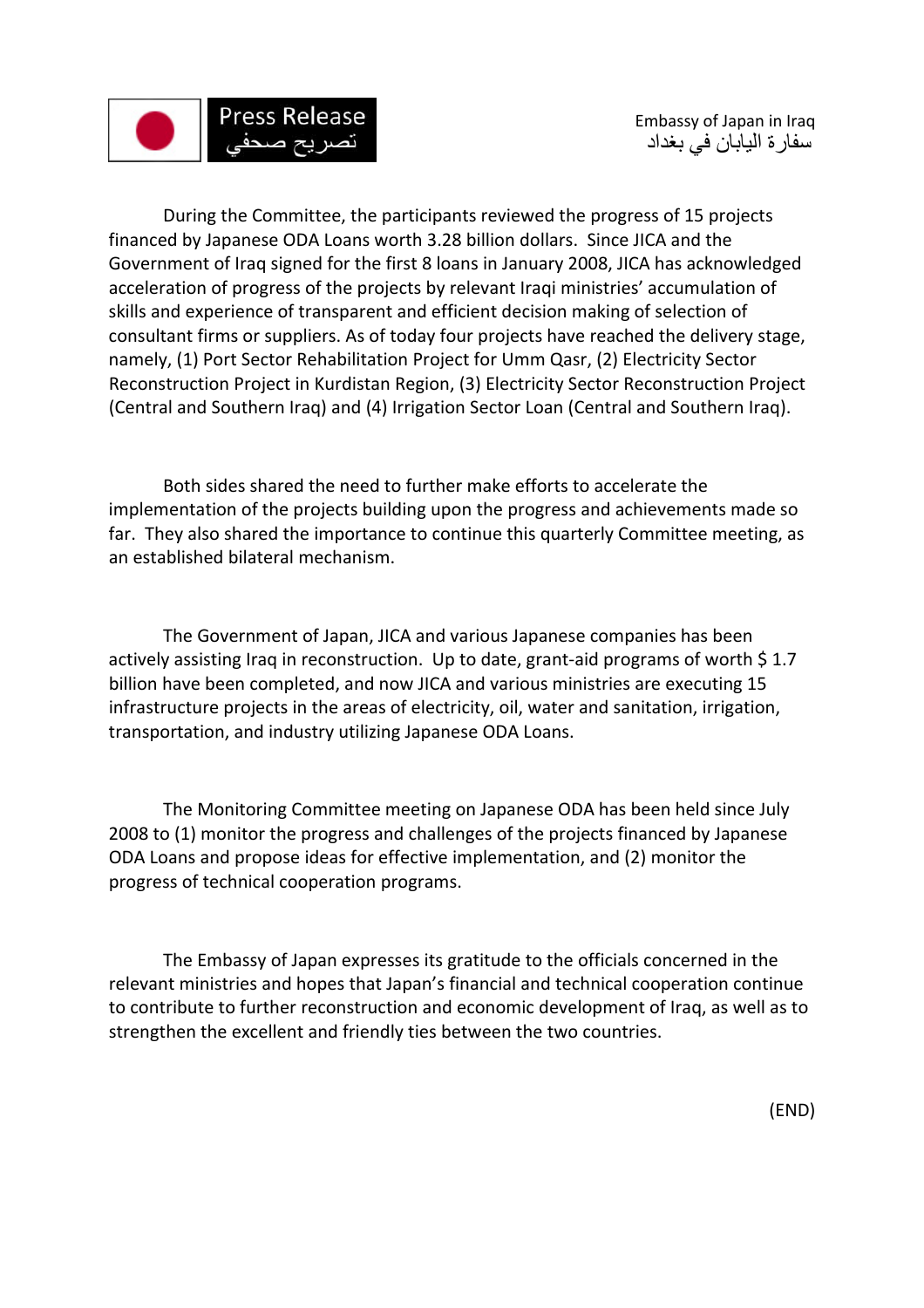

Embassy of Japan in Iraq سفارة اليابان في بغداد

(ترجمة غير رسمي) **التاريخ: 12 أيار 2010 الرقم: 15** 

## **حكومة اليابان تقدم 55 ندوةً وتدريباً مخصصاً للعراق في الاجتماع الثامن للجنة مراقبة المساعدات الانمائية الرسمية اليابانية**

 في الثاني عشر من آيار، عقدت سفارة اليابان والوآالة اليابانية للتعاون الدولي (جايكا) وحكومة العراق الاجتماع الفصلي الثامن للجنة مراقبة مشاريع وبرامج المساعدات الانمائية الرسمية اليابانية (ODA). إشترك في رئاسة اللجنة كل من الدكتور ثامر عباس غضبان (رئيس هيئة مستشاري رئيس الوزراء) والسيد أكيرا إندو (وزير مستشـار في السفارة). كما شارك برنامج الأمم المتحدة الانمائي (UNDP (في اللجنة باعتباره شريكاً لوآالة جايكا في مر اقبة شفافية وكفاءة الاستفادة من التمويل. مثّـل الحضور عن الجانب العراقي كبار المسؤولين ذوي العلاقة ومسؤولي ادارة المشروع من وزارات التخطيط والتعاون الانمائي، والكهرباء، والنفط، والنقل، والموارد المائية، والإعمار والاسكان، والصناعة والمعادن، والبلديات والأشغال العامة، وأمانـة بغداد وحكومة إقليم كردستان.

في أثناء الاجتماع، تم تبادل المذكر ات الشفوية بين السيد أكير ا إندو و السيدة هدى عبد الملك مدير عام التعاون الدولي في وزارة التخطيط والتعاون الانمائي لتوفير خمسٍ وخمسين ندوةً ودورةً تدريبية إضافية في اليابان للسنة المالية ،2010 من بينها عشرون نظمت خصيصاً لتلبية حاجات العراق في مجال الكهرباء والزراعة والنقل والبيئة والصحة والأمن وغيرها. وقد أعرب السيد إندو عن توقعاته بأن هذه الدورات التدريبية ستساهم في تحسين توفير الخدماتٍ العامـة لشعب العراق، وأضـاف بأن مفتاح النجاح يكمن في مشاركة المتدربين العراقيين المتحمسين في هذه الدورات. حتى الآن قدمت جايكا ندوات ودورات تدريبية لأآثر من 3700 عراقي.

أثناء انعقاد اللجنة، استعرض المشاركون التقدم الحاصل في خمسة عشر من المشاريع التي تم تمويلها من قروض المساعدات الانمائية الرسمية اليابانية (ODA (بقيمة **3،28** مليار دولار أميركي. وحيث أن وكالة جايكا وقعت مع حكومة العراق على القروض الثماني الأولى في شهر كانون الثاني 2008، فقد أقرّت جايكاً بتقدم المشاريع والفضل في ذلك يعود لتراكم المهارة والخبرة لدى الوزارات العراقية المعنية في اتخاذ القرارات الصائبة والشفافة في اختيار الجهات التي تقدم المشورة وتوفر التجهيز. واليوم وصلت أربعة مشاريع الى مراحل تسليمها،